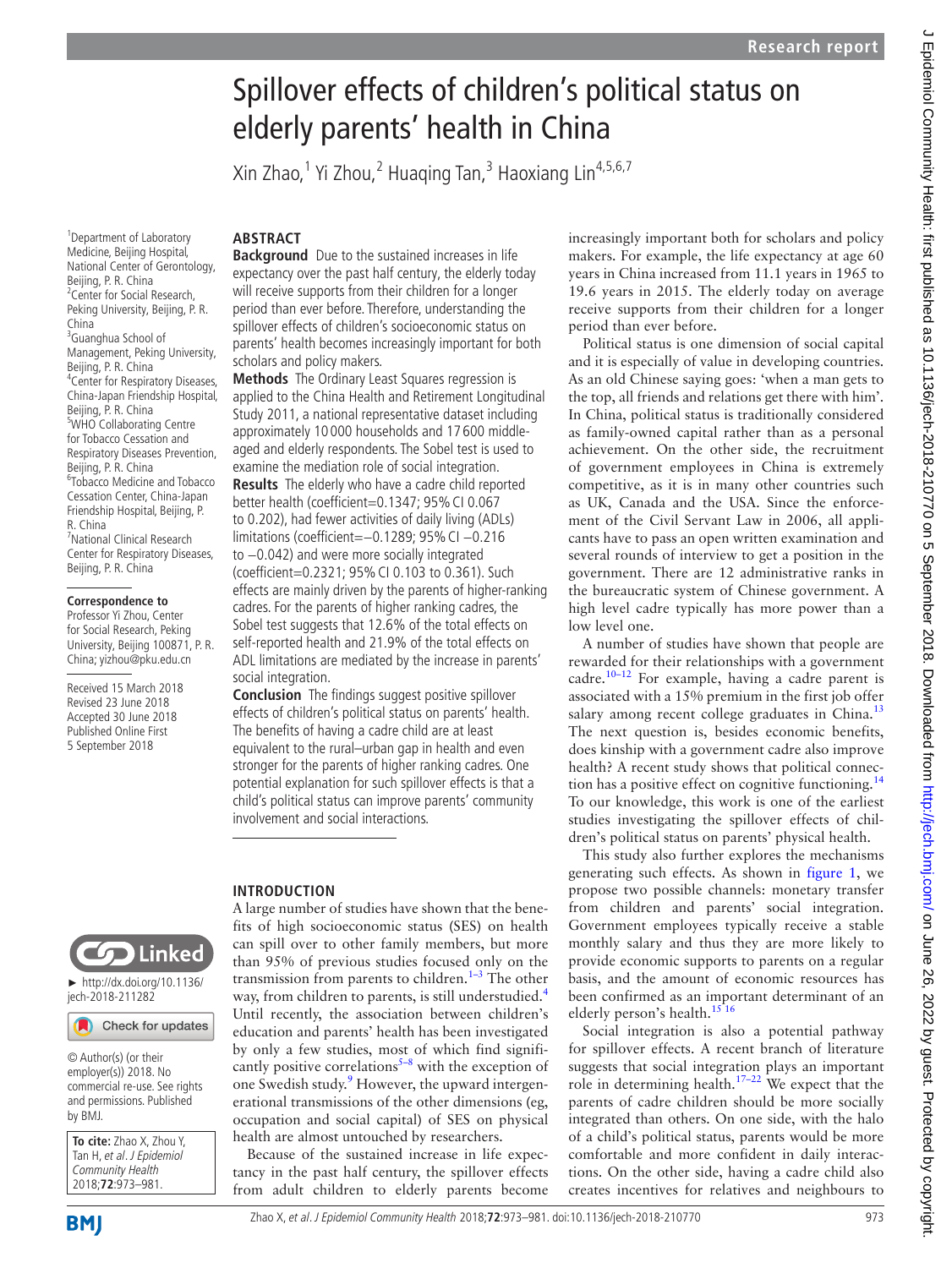

<span id="page-1-0"></span>**Figure 1** The theoretical framework.

enhance relationships with them, because being tied with people of high political status is beneficial in China.<sup>11 12</sup>

The spillover effects also depend on the administrative rank of cadre children. They should be stronger for the parents of higher ranking cadres than for the parents of lower ranking cadres. Higher ranking cadres tend to earn higher wages and control more political power and have typically been working in the government for a longer period; thus, their parents have had longer exposure to their political status.

With the China Health and Retirement Longitudinal Study (CHARLS) data, this study uses Ordinary Least Squares (OLS) regressions to explore how children's political status is associated with the physical health of elderly parents.

## **Methods**

#### **Data**

The sample is from the CHARLS, a publicly available survey data managed by Peking University. As a sister study of the Health and Retirement Study, the CHARLS programme has collected a nationally representative sample of Chinese residents aged 45 years and older.<sup>[23](#page-8-10)</sup> When an individual who is 45 years or older is sampled, his or her spouse is automatically included without regard to age. The sample includes approximately 10000 households and 17352 respondents in 27 provinces. As the baseline survey, the 2011 wave of CHARLS has best national representativeness, while the following waves start to suffer from mortality selection. That is, the dropouts in following waves are not random, and replenishment with new respondents may not fully compensate for the loss of representativeness. Thus, we conduct our cross-sectional regressions with the 2011 wave sample. We also repeat our analyses with the 2013 wave sample and get almost identical results.

#### **The measurements of outcomes**

Health is measured with two indicators: self-reported health (SRH) and activities of daily living limitations (ADL limitations). Compared with ADL limitations, SRH is more comprehensive and also more subjective.<sup>[24 25](#page-8-11)</sup> In the survey, respondents were asked, 'How would rate your health? Would you say your health is very good, good, fair, poor, or very poor?' We transformed the five options into numeric scores ranging from 1 ('very poor') to 5 ('very good') to get the SRH indicator. The ADL limitations indicator is used to capture overall physical function. Respondents were asked whether they had difficulty in performing a specific daily activity because of a health problem. If the answer is yes, then this term will be scored 1. We construct the ADL indicator limitations by summing up scores in all 10 questions related to the functioning of daily activities (including dressing, bathing, eating, getting into or out of bed, using the toilet, controlling urination and defecation, doing house chores, preparing for hot meals, shopping for groceries and managing money).

#### **The measurement of child's political status**

The child's political status is measured by whether the child is a government employee and at what rank. The proportion of the elderly that have at least one child working as a government cadre in our sample is 4.9%. Following the approach of a political study, $26$  we further classify all cadre children into two categories: lower ranking ('Ke' level and below) and higher ranking ('Chu' level and above). 'Ke' and 'Chu' officials, who represent the majority of the Chinese bureaucracy, often hold specific power locally. If a respondent has more than one cadre child, we use the category of the highest ranking one.

#### **The measurement of social integration**

The indicator of social integration is a weighted sum of a respondent's answers about his or her involvements and frequencies of the following five social activities in the past month: (1) interacted with friends; (2) played Mah-jong, chess or cards or went to a community club; (3) provided help to family, friends or neighbours who do not live with you and who did not pay you for help; (4) went to a sport, social or other kind of club; and (5) took part in a community-related organisation. The answer for each activity is transformed into a value ranging from 0 to 3, according to its frequency in the past month (none=0; not regularly=1; almost every week=2; almost daily=3). Therefore, the aggregated indicator can range from 0 to 15. The highest value of this variable in our sample is 12.

#### **Other covariates**

We control for several variables of individual characteristics such as age, gender, marital status, education in years, the number of living children, and the number of chronic diseases. There are four categories for marital status: married or cohabiting, unmarried, divorced and widowed. About 87% of the sample are married or cohabiting, and 10.6% are widowed. Individuals in the status of 'unmarried' or 'divorced' are relatively rare. Thus, we use 'married or cohabiting' as the reference group and construct dummy variables for the other three. The respondents were also asked about whether they had been diagnosed by a doctor as having a chronic disease. There are 14 chronic diseases, such as hypertension, diabetes and cancer on the list of the questionnaire. A couple of variables of community characteristics, including whether the community in located in a plain area and whether the roads in the community are paved, are included in our regressions.

A variable of 'local-elite' status is constructed to exclude the influence of parent's own career success. More specifically, an elderly parent is counted as local elite if he or she satisfies any of the following criteria: former government employee, former village head, former manager in a firm and self-employed entrepreneur with annual income above the average of self-employed group. To examine the effects from the channel of economic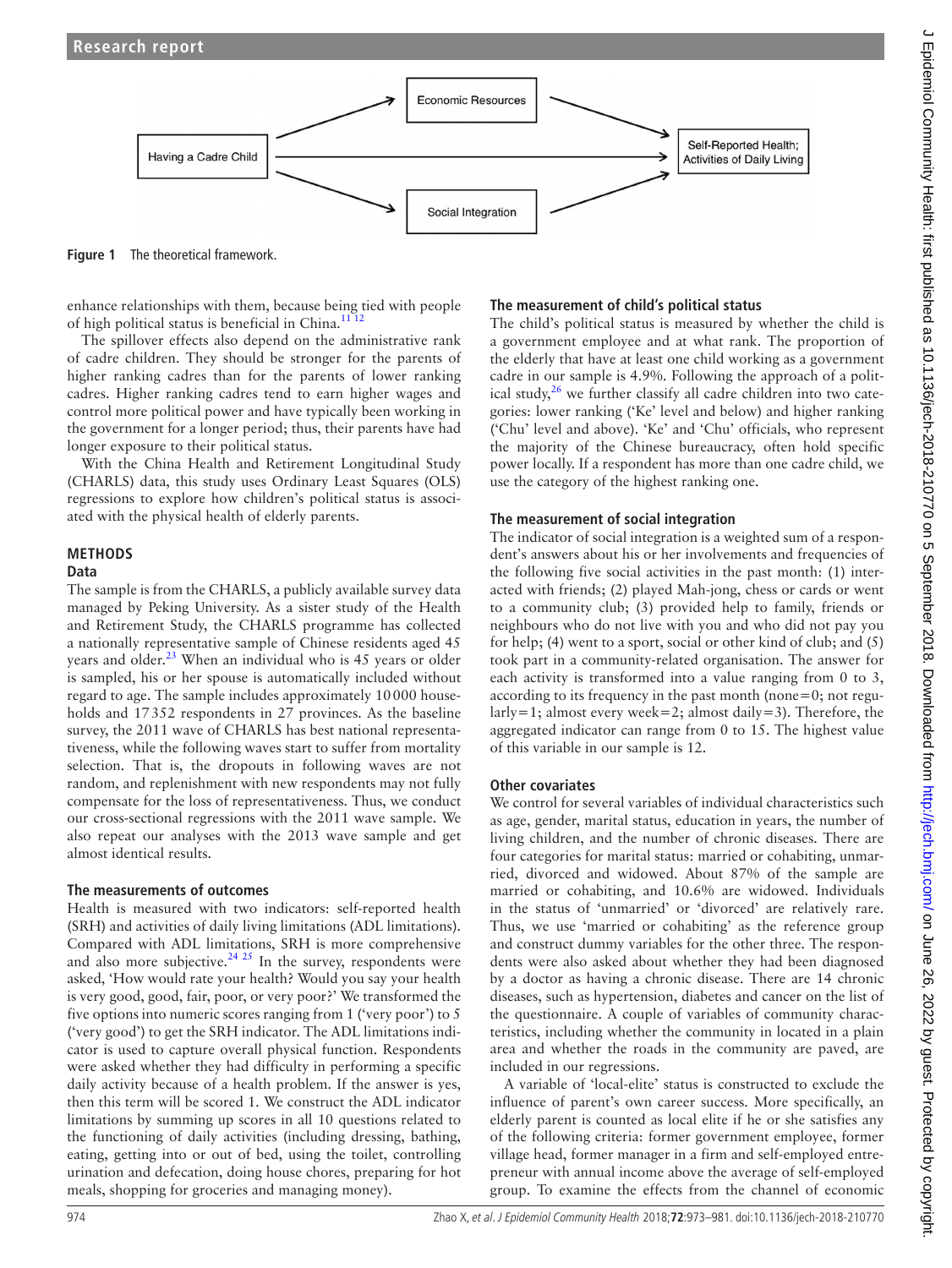<span id="page-2-0"></span>

| Table 1                                   | Variable definition and statistical summary                                                                                                                                                                                        |        |                          |       |
|-------------------------------------------|------------------------------------------------------------------------------------------------------------------------------------------------------------------------------------------------------------------------------------|--------|--------------------------|-------|
| Variable                                  | <b>Definition</b>                                                                                                                                                                                                                  | Mean   | Std.                     | Obs.  |
| Self-reported health                      | Very good=5; good=4; fair=3; poor=2; very poor=1.                                                                                                                                                                                  | 2.999  | 0.902                    | 13486 |
| Activities of daily living<br>limitations | The number of ADL limitation problems (from 0 to 10).                                                                                                                                                                              | 0.367  | 1.260                    | 17352 |
| Cadre child                               | If the respondent has at least one child working as a cadre in the government=1;<br>otherwise=0.                                                                                                                                   | 0.049  |                          | 17352 |
| Lower ranking                             | If the cadre child holds an administrative rank of 'Ke' level or below=1; otherwise.=0.                                                                                                                                            | 0.026  | $\qquad \qquad -$        | 17352 |
| Higher ranking                            | If the cadre child holds an administrative rank of 'Chu' level or above=1; otherwise=0.                                                                                                                                            | 0.024  |                          | 17352 |
| Professional child                        | If the respondent has at least one child holding a professional title without administrative<br>rank=1: otherwise=0.                                                                                                               | 0.012  | 0.291                    | 17352 |
| Manager child                             | If the respondent has at least one child who works as manager but does not have<br>administrative rank in his or her work units=1; otherwise=0.                                                                                    | 0.093  | 0.291                    | 17352 |
| Social integration                        | The frequency of social interactions.                                                                                                                                                                                              | 1.287  | 1.790                    | 17352 |
| Age                                       | The age of elderly respondent in years.                                                                                                                                                                                            | 59.047 | 10.127                   | 17321 |
| Age square                                | The square of age.                                                                                                                                                                                                                 |        |                          | 17321 |
| Female                                    | If the elderly respondent is female=1; If male=0.                                                                                                                                                                                  | 0.479  | $\overline{\phantom{a}}$ | 17340 |
| Unmarried                                 | If the elderly respondent is unmarried=1; otherwise=0.                                                                                                                                                                             | 0.009  |                          | 17352 |
| <b>Divorced</b>                           | If the elderly respondent is divorced=1; otherwise=0.                                                                                                                                                                              | 0.013  |                          |       |
| Widowed                                   | If the elderly respondent is widowed=1; otherwise=0.                                                                                                                                                                               | 0.106  |                          |       |
| Education                                 | The education of the elderly respondent in years.                                                                                                                                                                                  | 5.293  | 4.339                    | 17322 |
| Number of living children                 | The number of living children of the elderly respondent.                                                                                                                                                                           | 2.643  | 1.448                    | 17352 |
| Depression                                | The number of depressive symptoms (from 0 to 8).                                                                                                                                                                                   | 2.268  | 1.938                    | 17352 |
| Chronic diseases                          | The number of chronic diseases that the elderly respondent has been diagnosed with<br>(from 0 to 14).                                                                                                                              | 1.362  | 1.393                    | 17352 |
| Log of financial assets                   | The logarithm of family financial assets.                                                                                                                                                                                          | 4.003  | 5.666                    | 16416 |
| Local elite                               | If the elderly respondent was former government employee, former village head, former<br>manager in firm or self-employed entrepreneur with an annual income above the average<br>level of the self-employed group=1; otherwise=0. | 0.050  | 0.219                    | 17352 |
| Rural                                     | If the elderly respondent is living in the rural (yes=1).                                                                                                                                                                          | 0.767  |                          | 17352 |
| Plain area                                | Whether the community is in a plain area (yes=1).                                                                                                                                                                                  | 0.958  | $\overline{\phantom{0}}$ | 17318 |
| Paved road                                | Whether the roads in community are paved (yes=1).                                                                                                                                                                                  | 0.447  |                          | 17352 |

resources, we include the amount of monetary transfer from children in our regression models.

To check whether the effects are from political capital or other dimensions of occupational status, we also conduct dummy variables indicating whether an elderly person has a child working as professional or manager without administrative rank. For example, if the respondent has a child who holds a profession title without administrative rank, then the dummy variable 'professional child' equals 1. Otherwise, it equals 0. [Table](#page-2-0) 1 shows the definition and statistical description of each variable.

## **Data analysis**

The method used for data analyses is the OLS regression. The specification of our empirical model is:

$$
SRH_i \ (or ADLL_i) = \beta_0 + \beta_1 \text{C} \text{ad} \text{re} \ \text{Child}_i + \gamma X_i + \varepsilon_i.
$$

The dependent variable is either the self-reported health *SRH<sub>i</sub>* or the indicator of ADL limitations *ADLL<sub>i</sub>*. The explanatory variable *Cadre Childi* is a dummy indicating whether the respondent has a cadre child or not (if  $yes=1$ ; otherwise =0). *Xi* are a variety of other covariates. We also perform regressions with the subsamples separately to examine the difference between higher ranking and lower ranking cadre children. We use the statistical software STATA V.13.0 (StataCorp, 2012) to conduct regression analyses.

To examine whether promoting social integration is among the mediators of the spillover effects, we change the dependent variable and run the following regression:

$$
SI_i = \beta_0 + \beta_1 \text{C} \text{ad} \text{re} \text{ Ch} \text{id}_i + \gamma X_i + \varepsilon_i
$$

where  $SI<sub>i</sub>$  is respondent's social integration.

The age distribution of elderly parents is different across groups. For example, the parents of higher ranking cadres are older than the parents of lower ranking cadres and also other elderly parents. In such case, the estimation could be sensitive to minor changes in the specification because conventional regres-sion methods heavily rely on extrapolation.<sup>[27](#page-8-13)</sup> In order to avoid the potential bias caused by invalid extrapolation, a matching approach based on age is employed. That is, we construct control groups by subsampling from the sample of parents who do not have any cadre children. The subsampling weight  $w(a)$ is calculated as follows:

$$
w(a) = Pr [agei = a|CCik = 1].
$$

If an elderly parent *i* has a *k* type cadre child, then  $CC_i^k = 1$ , otherwise  $CC_i^k = 0$ . Here *k* can be *h* (higher ranking cadre) or *l* (lower ranking cadre). We conduct regression analyses with the matching sample for robustness.

We then perform a Sobel test to estimate how much of the spillover effect is mediated through the channel of social integration. The Sobel test is widely used for investigating whether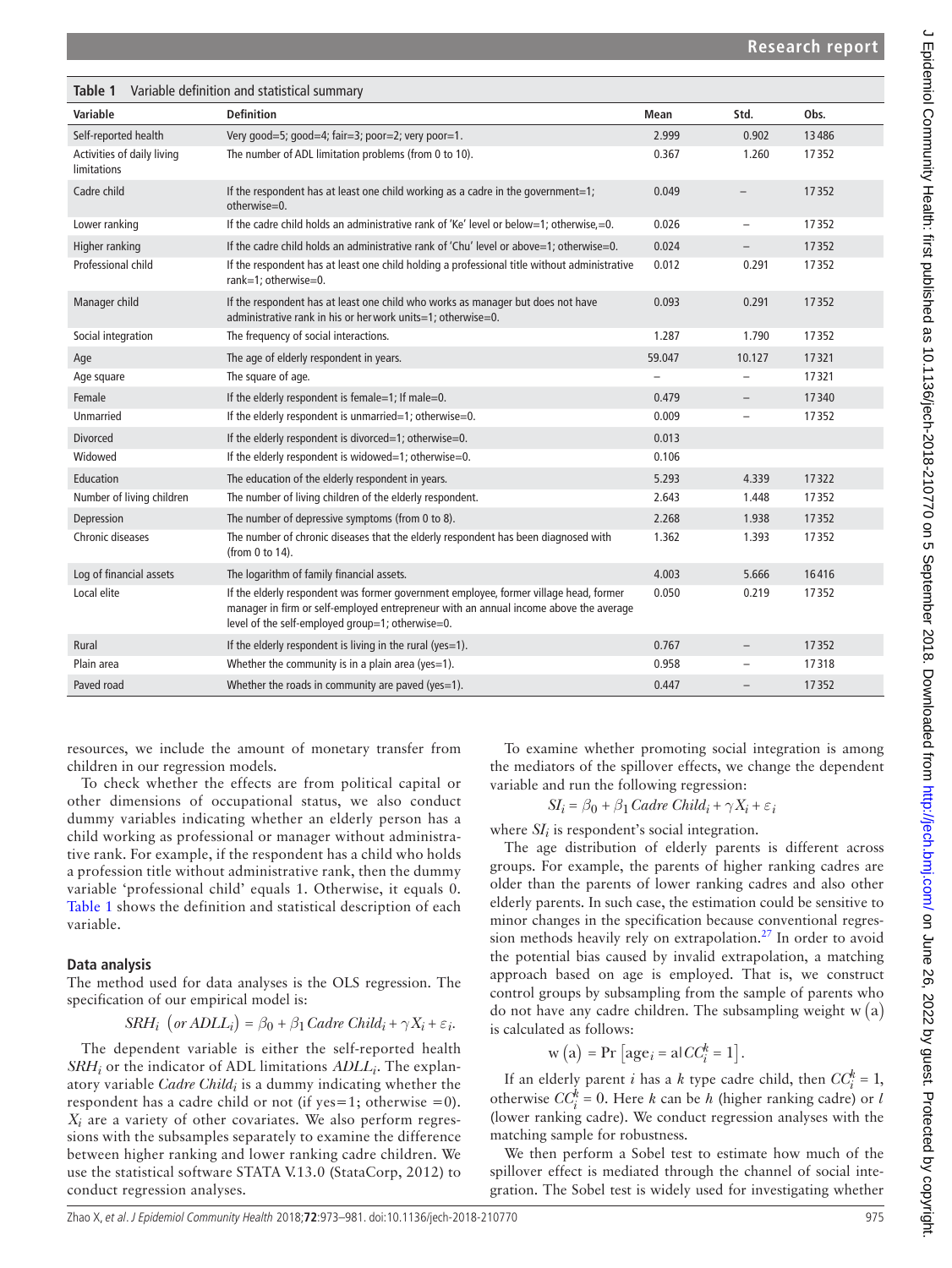<span id="page-3-0"></span>

| Table 2 Estimates of OLS regression for having a cadre child on health: full sample |  |  |  |
|-------------------------------------------------------------------------------------|--|--|--|
|                                                                                     |  |  |  |

|                                | (1)<br>(2)                      |                                 |
|--------------------------------|---------------------------------|---------------------------------|
|                                | Self-reported health            | <b>ADL limitations</b>          |
|                                | Coefficient (95% CI)            | Coefficient (95% CI)            |
| Having a cadre child (yes=1)   | $0.1347***$ (0.067 to 0.202)    | $-0.1289***$ (-0.216 to -0.042) |
| Local elite                    | $0.1848***$ (0.114 to 0.255)    | $-0.0040$ ( $-0.091$ to 0.083)  |
| Female (yes=1)                 | $0.0288*$ (-0.002 to 0.060)     | $0.0186 (-0.021$ to $0.059)$    |
| Age in years                   | $0.0087$ (-0.005 to 0.022)      | $-0.1689***$ (-0.187 to -0.151) |
| Age square                     | $-0.0001**$ (-0.000 to -0.000)  | $0.0016***$ (0.001 to 0.002)    |
| Unmarried (yes=1)              | $-0.1074$ ( $-0.264$ to 0.049)  | $0.1538 (-0.041)$ to $0.348$ )  |
| Divorced (yes=1)               | $0.0224 (-0.104$ to $0.149)$    | $-0.0053$ ( $-0.167$ to 0.156)  |
| Widowed (yes=1)                | $0.1057***$ (0.057 to 0.155)    | $-0.0682**$ (-0.134 to -0.002)  |
| <b>Education in years</b>      | $0.0123***$ (0.008 to 0.016)    | $-0.0157***$ (-0.021 to -0.010) |
| The number of chronic diseases | $-0.2217***$ (-0.232 to -0.211) | $0.1366$ *** (0.123 to 0.150)   |
| Depression                     | $-0.0813***$ (-0.089 to -0.074) | $0.0257***$ (0.016 to 0.036)    |
| Log of financial assets        | $0.0126***$ (0.010 to 0.015)    | $-0.0151***$ (-0.018 to -0.012) |
| The number of living children  | $-0.0023$ ( $-0.014$ to 0.010)  | $-0.0137$ * (-0.029 to 0.002)   |
| Money from children            | $0.0210$ (-0.014 to 0.056)      | $0.0273$ (-0.021 to 0.075)      |
| Living in plain area (yes=1)   | $0.0042$ (-0.014 to 0.022)      | $-0.0125$ ( $-0.036$ to 0.011)  |
| Paved road (yes=1)             | $-0.0072$ ( $-0.029$ to 0.015)  | $0.0061$ (-0.023 to 0.035)      |
| Rural (yes=1)                  | $-0.1175***$ (-0.158 to -0.077) | $0.0657**$ (0.013 to 0.118)     |
| Constant                       | 3.2579*** (2.836 to 3.680)      | 4.5044*** (3.941 to 5.067)      |
| Province dummies               | Yes                             | Yes                             |
| <b>Observations</b>            | 12540                           | 16131                           |
| R-squared                      | 0.244                           | 0.137                           |

95%CI shown in parentheses.

\*\*\*P<0.01, \*\*p<0.05, \*p<0.1.

OLS, Ordinary Least Squares.

one factor is among the mediating mechanisms that translate a stimulus into a response.<sup>28 29</sup> It is basically a specialised t-test used for examining whether the effect of the independent variable has a statistically significant reduction after including the mediator in the model.

In the introduction, we also hypothesise that economic resources could be among the channels mediating the spillover effects, but the correlation between the monetary transfer from children and elderly parents' health is found to be weak. Moreover, only a small proportion (about 10%) of the respondents reported that they had received money from children in the past year. This suggests that the monetary transfers from children to parents is either less important in determining health or under-reported in the survey. For example, due to a sense of self-esteem, some parents may not like to report monetary transfer even though they actually have received. Given that the potential sample selection in the reporting of monetary transfer, we do not conduct mediation analysis on this channel but treat it as a control.

## **Results**

## **The effects of having a cadre child on health**

[Table](#page-3-0) 2 reports the results of OLS regressions with the full sample. As shown in column 1, on average, the parents of cadre children report significantly better health. The coefficient of our key explanatory variable is 0.1347 (95% CI 0.067 to 0.202), which suggests that the effect of having a cadre child is even greater than the rural–urban gap (coefficient=  $-0.1175$ ; 95%  $CI -0.158$  to  $-0.077$ ).

From column 2, we can see that the parents of cadre children also have fewer ADL limitations (coefficient=−0.1289; 95%CI −0.216 to −0.042). At the same time, the coefficient of the variable 'money from children' is not statistically significant in column 1 as well as in column 2.

The coefficients of control variables are similar to those in peer studies $30-32$ : a wealthy urban-educated respondent without depression and chronic diseases has better health than others. The coefficients of 'unmarrried' and 'divorced' dummies are not statistically significant partially because the proportions of 'unmarried', and 'divorced' respondents are only 0.9% and 1.3% correspondingly. A 'local-elite' who was more successful in their career than were their peers also tends to be healthier.

## **The role of cadre child's administrative rank**

To examine the role of a cadre child's administrative rank, we reconduct the regressions above with two subsamples separately and present results in [table](#page-4-0) 3. The higher ranking subsample excludes the parents of lower ranking cadres, and the lower ranking subsample excludes the parents of higher ranking cadres. A stronger spillover effect was found on the SRH of higher ranking cadres' parents (coefficient=0.1558; 95%CI 0.056 to 0.256); about 50% higher than the effect of having a lower ranking cadre (coefficient=0.1109; 95%CI 0.019 to 0.203). The pattern is similar if we replace the independent variable with the variable of ADL limitations. The coefficient of having a higher ranking cadre is −0.2506 (95% CI −0.377 to −0.124), while the coefficient of having a lower ranking cadre is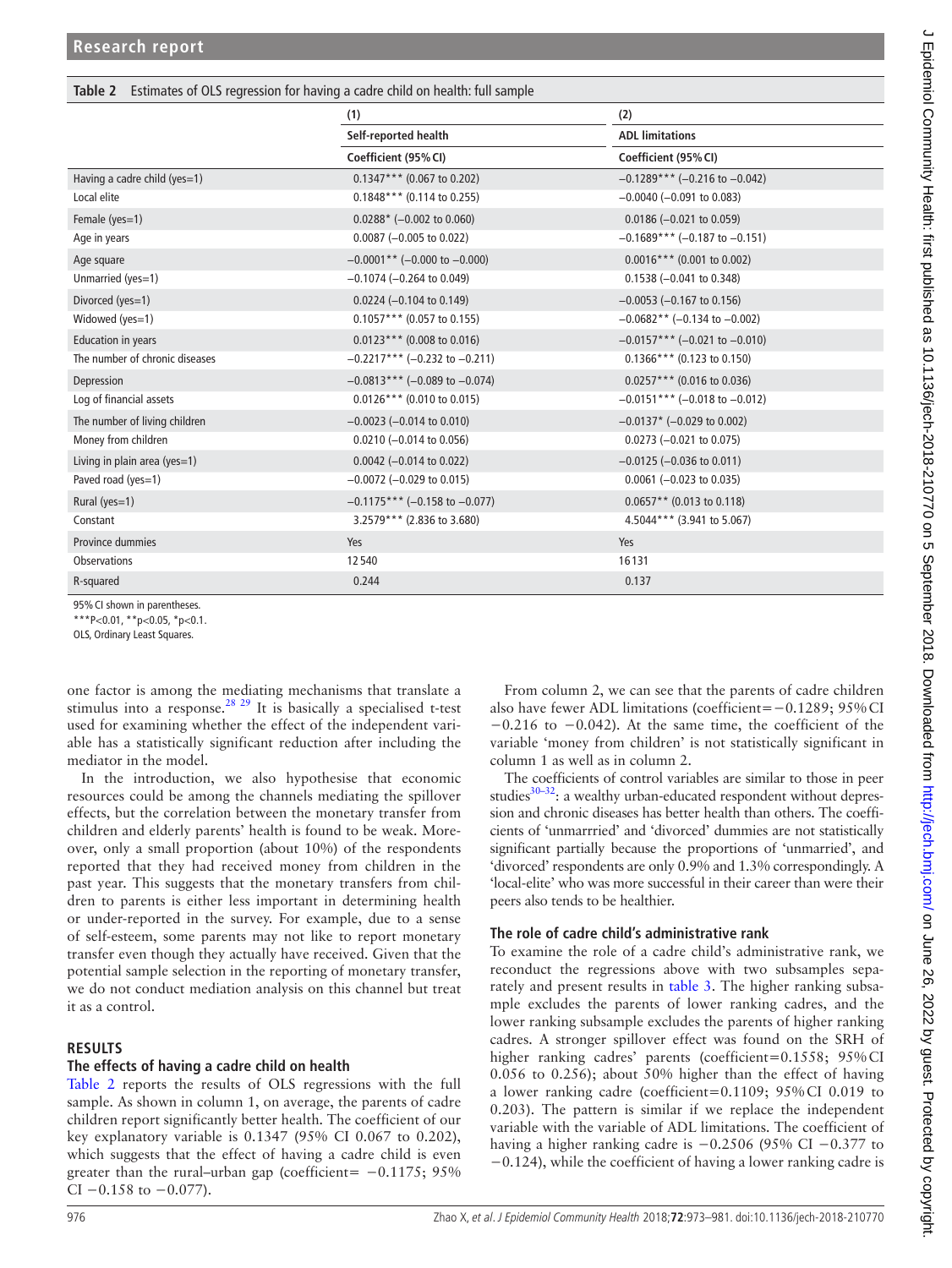<span id="page-4-0"></span>

| Table 3 Estimates of OLS regression for having a cadre child on health: by administrative rank |  |
|------------------------------------------------------------------------------------------------|--|
|------------------------------------------------------------------------------------------------|--|

|                                | (1)                                    | (2)                             |
|--------------------------------|----------------------------------------|---------------------------------|
|                                | Lower ranking<br><b>Higher ranking</b> |                                 |
|                                | Coefficients (95% CI)                  | Coefficients (95% CI)           |
| Panel A: self-reported health  |                                        |                                 |
| Having a cadre child (yes=1)   | $0.1109**$ (0.019 to 0.203)            | $0.1558***$ (0.056 to 0.256)    |
| Local elite                    | $0.1860***$ (0.115 to 0.257)           | $0.1899***$ (0.119 to 0.261)    |
| Female (yes=1)                 | $0.0273*$ (-0.004 to 0.059)            | $0.0338**$ (0.002 to 0.065)     |
| Age in years                   | $0.0073$ (-0.006 to 0.021)             | $0.0080$ (-0.006 to 0.022)      |
| Age square                     | $-0.0001$ * (-0.000 to 0.000)          | $-0.0001**$ (-0.000 to -0.000)  |
| Unmarried (yes=1)              | $-0.1078$ ( $-0.264$ to 0.049)         | $-0.1080$ ( $-0.264$ to 0.048)  |
| Divorced (yes=1)               | $0.0255$ (-0.102 to 0.153)             | $0.0237 (-0.103$ to $0.150)$    |
| Widowed (yes=1)                | $0.1012***$ (0.051 to 0.151)           | $0.1066***$ (0.057 to 0.156)    |
| Education in years             | $0.0125***$ (0.008 to 0.017)           | $0.0118***$ (0.008 to 0.016)    |
| The number of chronic diseases | $-0.2221***$ (-0.233 to -0.211)        | $-0.2231***$ (-0.234 to -0.212) |
| Depression                     | $-0.0816***$ (-0.089 to -0.074)        | $-0.0813***$ (-0.089 to -0.074) |
| Log of financial assets        | $0.0122***$ (0.010 to 0.015)           | $0.0127***$ (0.010 to 0.015)    |
| The number of living children  | $-0.0015$ ( $-0.014$ to 0.010)         | $-0.0014$ ( $-0.013$ to 0.011)  |
| Money from children            | $0.0201$ (-0.022 to 0.063)             | $0.0183$ (-0.017 to 0.054)      |
| Constant                       | $0.0008 (-0.017$ to $0.019)$           | $0.0025$ (-0.016 to 0.021)      |
| Community-level controls       | Yes                                    | Yes                             |
| Province dummies               | Yes                                    | Yes                             |
| <b>Observations</b>            | 12258                                  | 12228                           |
| R-squared                      | 0.243                                  | 0.245                           |
| Panel B: ADL limitations       |                                        |                                 |
| Having a cadre child (yes=1)   | $-0.0376$ ( $-0.156$ to 0.081)         | $-0.2506***$ (-0.377 to -0.124) |
| Local elite                    | $-0.0105$ ( $-0.098$ to 0.077)         | $-0.0028$ ( $-0.090$ to 0.085)  |
| Female (yes=1)                 | $0.0183$ (-0.022 to 0.059)             | $0.0172$ (-0.023 to 0.057)      |
| Age in years                   | $-0.1724***$ (-0.191 to -0.154)        | $-0.1685***$ (-0.187 to -0.150) |
| Age square                     | $0.0016***$ (0.001 to 0.002)           | $0.0016***$ (0.001 to 0.002)    |
| Unmarried (yes=1)              | $0.1488$ (-0.045 to 0.343)             | $0.1467$ (-0.047 to 0.340)      |
| Divorced (yes=1)               | $-0.0190$ ( $-0.181$ to 0.143)         | $-0.0099$ ( $-0.171$ to 0.151)  |
| Widowed (yes=1)                | $-0.0630*$ (-0.129 to 0.004)           | $-0.0876***$ (-0.154 to -0.021) |
| Education in years             | $-0.0154***$ (-0.021 to -0.010)        | $-0.0158***$ (-0.021 to -0.010) |
| The number of chronic diseases | $0.1351***$ (0.121 to 0.149)           | $0.1332***$ (0.119 to 0.147)    |
| Depression                     | 0.0265*** (0.017 to 0.036)             | $0.0284***$ (0.018 to 0.038)    |
| Log of financial assets        | $-0.0149***$ (-0.018 to -0.012)        | $-0.0150***$ (-0.018 to -0.012) |
| The number of living children  | $-0.0173**$ (-0.033 to -0.002)         | $-0.0156**$ (-0.031 to -0.000)  |
| Money from children            | $0.0285 (-0.029 \text{ to } 0.086)$    | $0.0241$ (-0.024 to 0.072)      |
| Constant                       | $-0.0117$ ( $-0.035$ to 0.012)         | $-0.0120$ ( $-0.036$ to 0.012)  |
| Community-level controls       | Yes                                    | Yes                             |
| Province dummies               | Yes                                    | Yes                             |
| Observations                   | 15753                                  | 15721                           |
| R-squared                      | 0.139                                  | 0.137                           |

95%CI shown in parentheses.

\*\*\*p<0.01, \*\*p<0.05, \*p<0.1.

ADL, activities of daily living; OLS, Ordinary Least Squares.

much lower and statistically insignificant (coefficient=−0.0376; 95%CI −0.156 to 0.081).

#### **Social integration: a potential mediator**

The estimates of OLS regression for having a cadre child on social integration are reported in [table](#page-5-0) 4. According to column 1, parents of government cadres are more socially integrated than other elderly parents (coefficient=0.2321; 95%CI 0.103 to 0.361), and the positive spillover effects are stronger and more significant for the parents of higher ranking cadres (coefficient=0.4091; 95%CI 0.221 to 0.597) than for the parents of lower ranking cadres (coefficient=0.0768; 95%CI −0.099 to 0.252).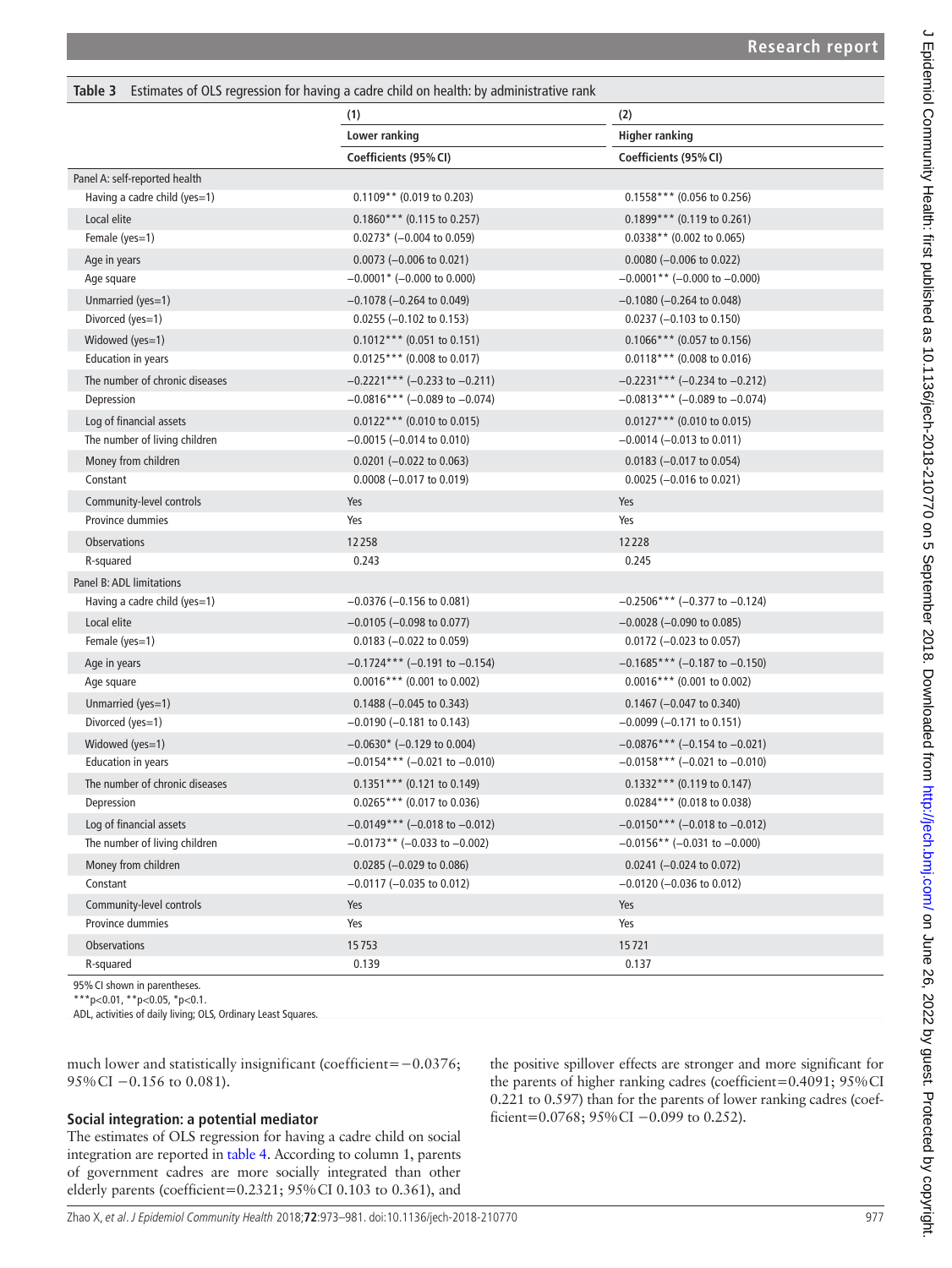<span id="page-5-0"></span>

| <b>Table 4</b> Estimates of OLS regression for having a cadre child on social integration |                                    |                                  |                                     |  |  |  |  |
|-------------------------------------------------------------------------------------------|------------------------------------|----------------------------------|-------------------------------------|--|--|--|--|
| Independent variable                                                                      | (1)                                | (2)                              | (3)                                 |  |  |  |  |
| <b>Social integration</b>                                                                 | <b>Full sample</b>                 | Lower ranking                    | <b>Higher ranking</b>               |  |  |  |  |
|                                                                                           | Coefficients (95% CI)              | Coefficients (95% CI)            | Coefficients (95% CI)               |  |  |  |  |
| Having a cadre child (yes=1)                                                              | $0.2321***$ (0.103 to 0.361)       | $0.0768$ (-0.099 to 0.252)       | $0.4091***$ (0.221 to 0.597)        |  |  |  |  |
| Local elite                                                                               | $0.1857***$ (0.057 to 0.314)       | $0.1694**$ (0.040 to 0.299)      | $0.2054***$ (0.076 to 0.335)        |  |  |  |  |
| Female (yes=1)                                                                            | $-0.1122***$ (-0.172 to $-0.053$ ) | $-0.1077***$ (-0.167 to -0.048)  | $-0.1137***$ (-0.174 to -0.054)     |  |  |  |  |
| Age in years                                                                              | $0.0013 (-0.025$ to $0.028)$       | $-0.0022$ ( $-0.029$ to 0.025)   | $-0.0052$ ( $-0.032$ to 0.022)      |  |  |  |  |
| Age square                                                                                | $-0.0000$ ( $-0.000$ to 0.000)     | $0.0000 (-0.000 to 0.000)$       | $0.0000 (-0.000 \text{ to } 0.000)$ |  |  |  |  |
| Unmarried (yes=1)                                                                         | $-0.1381$ ( $-0.426$ to 0.150)     | $-0.1332$ ( $-0.420$ to 0.154)   | $-0.1462$ ( $-0.434$ to 0.141)      |  |  |  |  |
| Divorced (yes=1)                                                                          | $-0.0876$ ( $-0.327$ to 0.152)     | $-0.0866$ ( $-0.326$ to 0.153)   | $-0.0988$ ( $-0.338$ to 0.141)      |  |  |  |  |
| Widowed (yes=1)                                                                           | $0.1919***$ (0.094 to 0.289)       | $0.1914***$ (0.093 to 0.290)     | $0.1985***$ (0.100 to 0.297)        |  |  |  |  |
| <b>Education in years</b>                                                                 | $0.0332***$ (0.025 to 0.041)       | $0.0323***$ (0.024 to 0.040)     | $0.0330***$ (0.025 to 0.041)        |  |  |  |  |
| The number of chronic diseases                                                            | $0.0199*$ (-0.001 to 0.040)        | $0.0205*$ (-0.000 to 0.041)      | $0.0189*$ (-0.002 to 0.040)         |  |  |  |  |
| Depression                                                                                | $0.0103$ (-0.004 to 0.025)         | $0.0101$ (-0.005 to 0.025)       | $0.0089$ (-0.006 to 0.024)          |  |  |  |  |
| Log of financial assets                                                                   | $0.0288***$ (0.024 to 0.034)       | $0.0281***$ (0.023 to 0.033)     | $0.0291***$ (0.024 to 0.034)        |  |  |  |  |
| The number of living children                                                             | $-0.0219*$ (-0.045 to 0.001)       | $-0.0177$ ( $-0.041$ to 0.006)   | $-0.0238**$ (-0.047 to -0.001)      |  |  |  |  |
| Money from children                                                                       | $0.1992$ *** (0.128 to 0.270)      | $0.2030***$ (0.118 to 0.288)     | $0.1996***$ (0.128 to 0.271)        |  |  |  |  |
| Living in plain area (yes=1)                                                              | $-0.0351**$ (-0.070 to -0.000)     | $-0.0323*$ (-0.067 to 0.003)     | $-0.0341$ * (-0.069 to 0.001)       |  |  |  |  |
| Paved road (yes=1)                                                                        | $-0.0381$ * ( $-0.082$ to 0.005)   | $-0.0366$ ( $-0.080$ to 0.007)   | $-0.0314$ ( $-0.075$ to 0.013)      |  |  |  |  |
| Rural (yes=1)                                                                             | $-0.4020$ *** (-0.480 to -0.324)   | $-0.3972$ *** (-0.476 to -0.318) | $-0.3801$ *** (-0.459 to -0.301)    |  |  |  |  |
| Constant                                                                                  | 1.3540*** (0.519 to 2.189)         | 1.4727*** (0.633 to 2.313)       | 1.5135*** (0.672 to 2.355)          |  |  |  |  |
| Province dummies                                                                          | Yes                                | Yes                              | Yes                                 |  |  |  |  |
| Observations                                                                              | 16131                              | 15753                            | 15721                               |  |  |  |  |
| R-squared                                                                                 | 0.073                              | 0.070                            | 0.074                               |  |  |  |  |

95%CI shown in parentheses.

\*\*\*p<0.01, \*\*p<0.05, \*p<0.1.

#### **Regression analyses and Sobel test with matching subsamples**

Because the age distribution is significantly different across groups, we employ a matching strategy to construct suitable control groups. That is, we draw 4000 respondents randomly from those who do not have cadre child, and the subsampling weights are based on the age distribution of the parents of lower ranking cadres. A similar process is also conducted for the parents of higher ranking cadres. We compare the age distribution of each matching subsample with the actual age distribution of corresponding treatment group in [figure](#page-6-0) 2.

[Table](#page-6-1) 5 shows the estimates of OLS regression with the new matching subsamples. Compared with the original regressions, the regressions with matching samples have higher R-squared values but smaller and less significant coefficients. The differences in coefficients between original and matching regressions are relatively larger for the lower ranking subsample. However, in general, the patterns of the results do not change. It suggests that our findings are not that sensitive to minor changes in model specification.

We conduct Sobel tests on lower ranking and higher ranking subsamples respectively and report the results in [table](#page-6-1) 5. Social integration is confirmed among the mediating factors for the spillover effects only in the higher ranking sample (SRH: z-score=2.659; ADL limitations: z-score=−3.437) but not in the lower ranking sample (SRH: z-score=−0.536; ADL limitations: z-score=−0.498). For the higher ranking sample, about 12.6% of the spillover effects on SRH and 21.9% of the spillover effects on ADL limitations are mediated through the channel of social integration.

## **Discussion**

This study joins the recent debate on whether there exists an intergenerational transmission of health from children to parents. Most previous studies have found positive spillover effects. However, a very recent study in Sweden adopts the instrumental variable approach to identify the causal effects of children's schooling on parents' longevity and found no statistically significant change. $\frac{9}{9}$  $\frac{9}{9}$  $\frac{9}{9}$  This raises a question why the spillover effects from children to parents are found only in some countries but not in others. A possible explanation is that the strength of such spillover effects also depends on cultural context and institutional arrangements.

For example, we expect that the spillover effects should be more influential in China than in Sweden. First, filial piety is considered one of the fundamental ethics in Chinese societies, and children are expected to take on the responsibility of caring for their parents. $33$  Second, the elderly care industries are less developed, and the welfare system is not sufficiently generous in China. In the short term, neither market nor state is able to substitute for the role of family in caring for the elderly.

Our estimates can be biased due to problems of omitted variables, endogeneity or sample selection. For example, it is possible that political status does not matter, and the beneficial spillover effect is caused by some other characteristics of cadre children. To take this possibility into account, we examine whether the parents of professional children and manager children have better outcomes as well. As shown in [table](#page-7-0) 6, the coefficients are only statistically significant for the parents of cadre children.

Moreover, about 23% of the respondents in CHARLS did not answer the question on SRH. This is partially because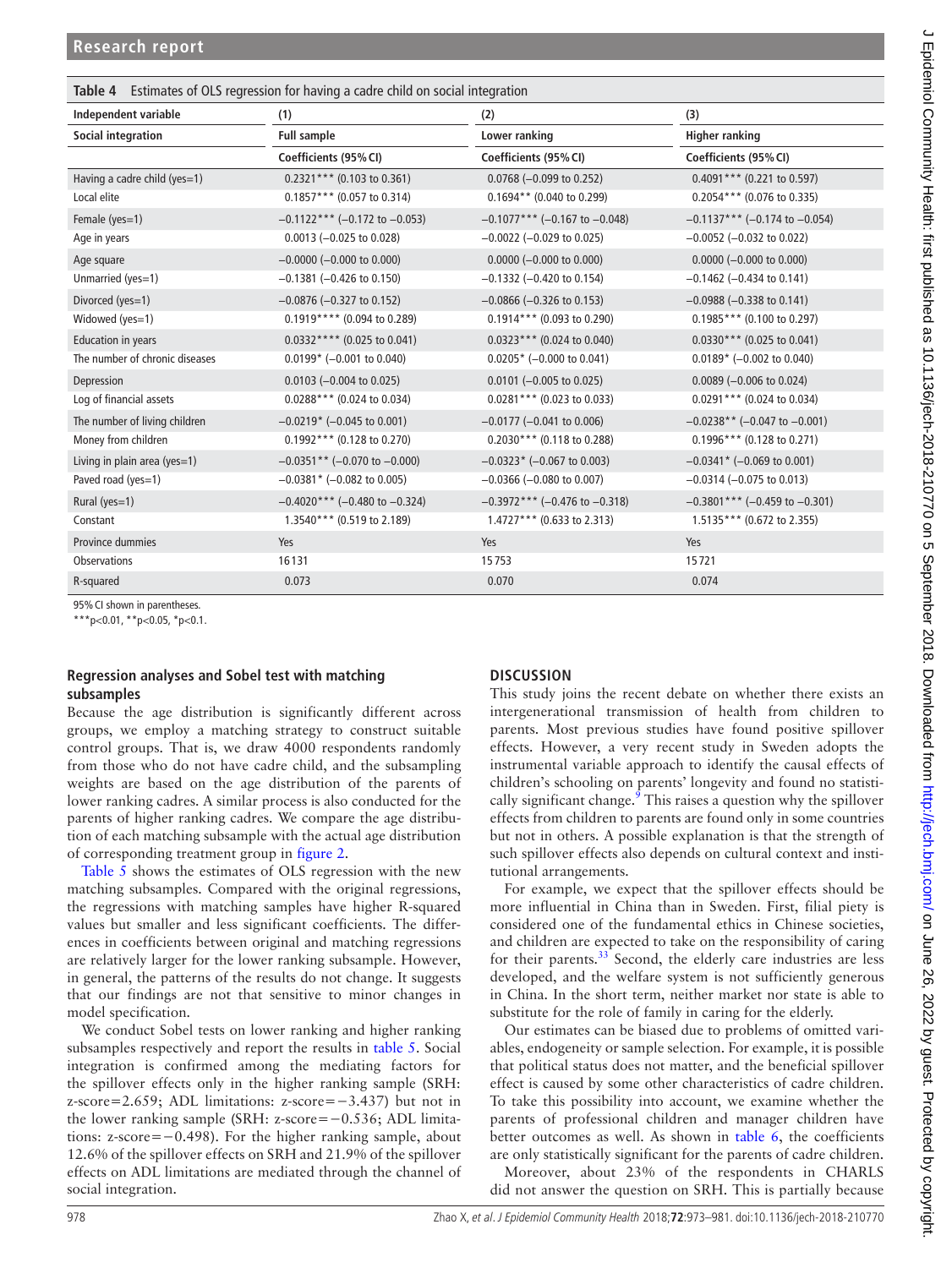

<span id="page-6-0"></span>some questionnaires were answered by other individuals in the family who were not able to answer questions related to the respondent's subjective feeling. An imputation strategy is used to examine how much our estimates could be biased by potential sample selection due to these missing values. That is, we impute the missing values with answers randomly drawn

<span id="page-6-1"></span>

|                                                | (1)                             | (2)                             | (3)                                   | (4)                                                    | (5)                                         | (6)                           |
|------------------------------------------------|---------------------------------|---------------------------------|---------------------------------------|--------------------------------------------------------|---------------------------------------------|-------------------------------|
|                                                | Self-reported health            |                                 | <b>ADL</b> limitations                |                                                        | <b>Social integration</b>                   |                               |
|                                                | Original                        | <b>Matching</b>                 | Original                              | <b>Matching</b>                                        | Original                                    | <b>Matching</b>               |
| Panel A: lower ranking                         |                                 |                                 |                                       |                                                        |                                             |                               |
| Coefficient (95% CI)                           | $0.1109**$ (0.019 to<br>0.203)  | $0.0836*$ (- 0.012 to<br>0.179  | $-0.0376$ ( $-0.156$ to<br>0.081)     | $-0.0353$ $(-0.170$ to<br>0.099                        | $0.0768 (-0.099$ to<br>0.252)               | $0.0495 (-0.133$ to<br>0.232) |
| Other controls                                 | Yes                             | Yes                             | Yes                                   | Yes                                                    | Yes                                         | Yes                           |
| Province dummies                               | Yes                             | Yes                             | Yes                                   | Yes                                                    | Yes                                         | Yes                           |
| <b>Observations</b>                            | 12258                           | 3145                            | 15753                                 | 4080                                                   | 15753                                       | 4080                          |
| R-squared                                      | 0.243                           | 0.246                           | 0.139                                 | 0.165                                                  | 0.069                                       | 0.101                         |
| Sobel test of mediation for social integration |                                 |                                 |                                       |                                                        |                                             |                               |
|                                                | <b>Total effect</b>             | <b>Direct effect</b>            | <b>Indirect effect</b>                |                                                        | Proportion of total effect that is mediated |                               |
| Self-reported health                           | $0.088*$                        | $0.09*$                         | $-0.002$                              | $-2.7%$                                                |                                             |                               |
| <b>ADL</b> limitations                         | $-0.038$                        | $-0.035$                        | $-0.004$                              | 9.6%                                                   |                                             |                               |
| Panel B: higher ranking                        |                                 |                                 |                                       |                                                        |                                             |                               |
| Coefficient (95% CI)                           | $0.1558***$ (0.056 to<br>0.256) | $0.1466***$ (0.042 to<br>0.251) | $-0.2506***(-0.377)$<br>to $-0.124$ ) | $-0.1829**$ (-0.347 to 0.4091*** (0.221 to<br>$-0.019$ | 0.597)                                      | 0.3797*** (0.181 to<br>0.579) |
| Other controls                                 | Yes                             | Yes                             | Yes                                   | Yes                                                    | Yes                                         | Yes                           |
| Province dummies                               | Yes                             | Yes                             | Yes                                   | Yes                                                    | Yes                                         | Yes                           |
| <b>Observations</b>                            | 12228                           | 3145                            | 15721                                 | 4080                                                   | 15721                                       | 4080                          |
| R-squared                                      | 0.245                           | 0.246                           | 0.137                                 | 0.165                                                  | 0.074                                       | 0.101                         |
| Sobel test of mediation for social integration |                                 |                                 |                                       |                                                        |                                             |                               |
|                                                | <b>Total effect</b>             | <b>Direct effect</b>            | <b>Indirect effect</b>                |                                                        | Proportion of total effect that is mediated |                               |
| Self-reported health                           | $0.147***$                      | $0.128**$                       | $0.019***$                            | 12.6%                                                  |                                             |                               |
| <b>ADL</b> limitations                         | $-0.19**$                       | $-0.148*$                       | $-0.041***$                           | 21.9%                                                  |                                             |                               |

ADL, activities of daily living; OLS, Ordinary Least Squares.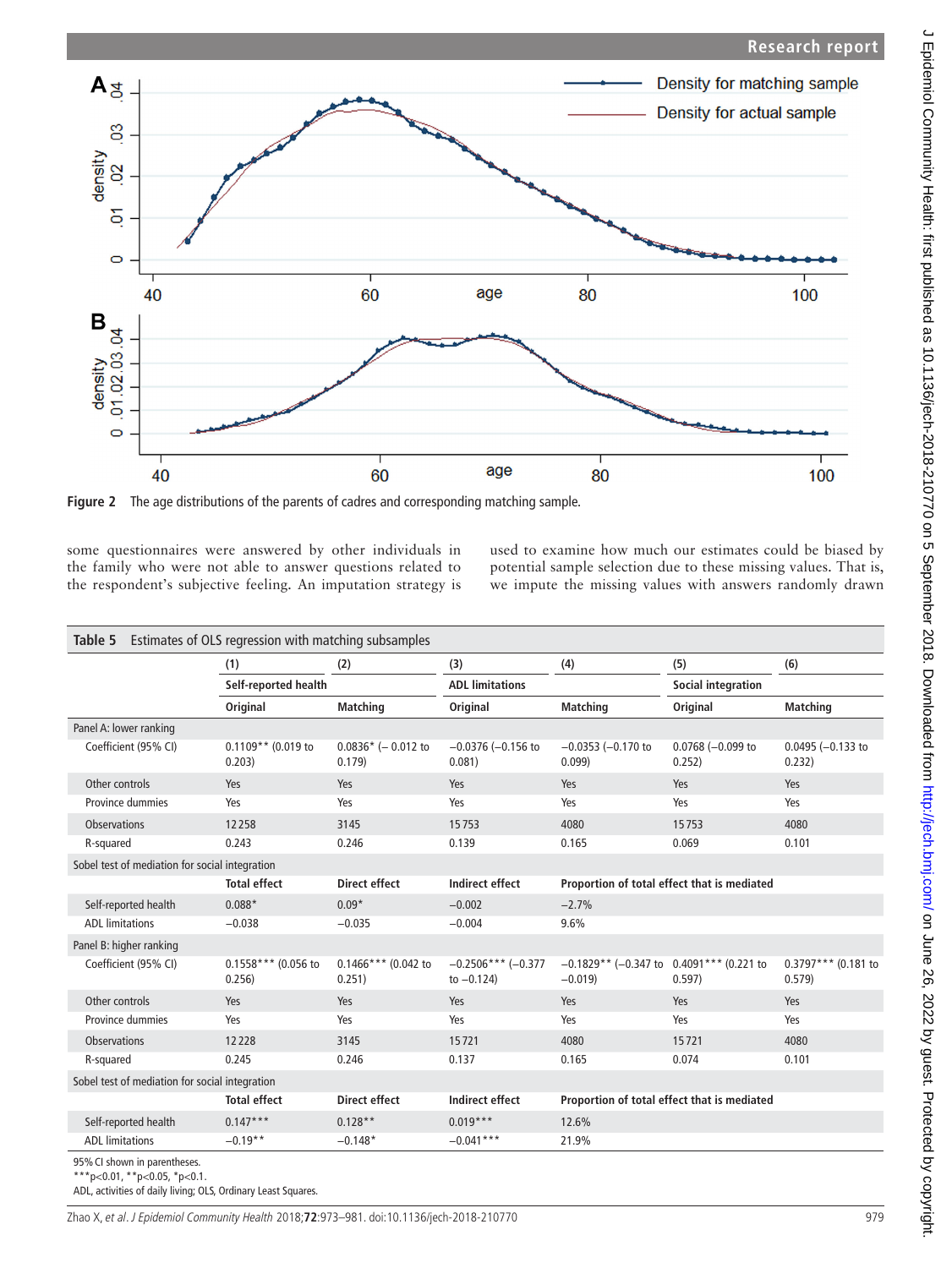<span id="page-7-0"></span>

| Estimates of OLS regression for having a professional child or a manager child<br>Table 6 |                                 |                                |                                |  |  |  |  |
|-------------------------------------------------------------------------------------------|---------------------------------|--------------------------------|--------------------------------|--|--|--|--|
|                                                                                           | (1)                             | (2)                            | (3)                            |  |  |  |  |
| Panel A: self-reported health                                                             |                                 |                                |                                |  |  |  |  |
| Having a cadre child (yes=1), (95% CI)                                                    | $0.1347***$ (0.067 to 0.202)    |                                |                                |  |  |  |  |
| Having a professional child (yes=1)                                                       |                                 | $0.0554$ (-0.080 to 0.210)     |                                |  |  |  |  |
| Having a manager child (yes=1)                                                            |                                 |                                | $0.0284 (-0.023$ to $0.080)$   |  |  |  |  |
| Other controls                                                                            | Yes                             | Yes                            | Yes                            |  |  |  |  |
| Province dummies                                                                          | Yes                             | Yes                            | Yes                            |  |  |  |  |
| <b>Observations</b>                                                                       | 12540                           | 12540                          | 12540                          |  |  |  |  |
| R-squared                                                                                 | 0.244                           | 0.242                          | 0.242                          |  |  |  |  |
| Panel B: ADL limitations                                                                  |                                 |                                |                                |  |  |  |  |
| Having a cadre child (yes=1), (95% CI)                                                    | $-0.1289***$ (-0.216 to -0.042) |                                |                                |  |  |  |  |
| Having a professional child (yes=1), (95% CI)                                             |                                 | $-0.0529$ ( $-0.239$ to 0.134) |                                |  |  |  |  |
| Having a manager child (yes=1), (95% CI)                                                  |                                 |                                | $-0.0470$ ( $-0.118$ to 0.024) |  |  |  |  |
| Other controls                                                                            | Yes                             | Yes                            | Yes                            |  |  |  |  |
| Province dummies                                                                          | Yes                             | Yes                            | Yes                            |  |  |  |  |
| <b>Observations</b>                                                                       | 16131                           | 16131                          | 16131                          |  |  |  |  |
| R-squared                                                                                 | 0.137                           | 0.136                          | 0.136                          |  |  |  |  |

95%CI in parentheses.

\*\*\*P<0.01, \*\*p<0.05, \*p<0.1.

ADL, activities of daily living; OLS, Ordinary Least Squares.

<span id="page-7-1"></span>

| Table 7<br>Estimates of OLS regression on self-reported health with imputed data |          |                                                    |               |                            |                                |                                |  |
|----------------------------------------------------------------------------------|----------|----------------------------------------------------|---------------|----------------------------|--------------------------------|--------------------------------|--|
|                                                                                  | (1)      | (2)                                                | (3)           | (4)                        | (5)                            | (6)                            |  |
| Independent variable:                                                            | All      |                                                    | Lower ranking |                            | Higher ranking                 |                                |  |
| Self-reported health                                                             | Original | Imputed data                                       | Original      | Imputed data               | Original                       | Imputed                        |  |
| Having a cadre child (yes=1), (95% CI) $0.1347***$ (0.067 to                     | 0.202)   | $0.0963***$ (0.029 to 0.1109** (0.019 to<br>0.164) | 0.203)        | $0.0705 (-0.023)$<br>0.164 | $0.1558***$ (0.056 to<br>0.256 | $0.1225**$ (0.023 to<br>0.222) |  |
| Other controls                                                                   | Yes      | Yes                                                | Yes           | Yes                        | Yes                            | Yes                            |  |
| Province dummies                                                                 | Yes      | Yes                                                | Yes           | Yes                        | Yes                            | Yes                            |  |
| <b>Observations</b>                                                              | 12540    | 16166                                              | 12258         | 15788                      | 12228                          | 15756                          |  |

Standard errors in parentheses.

\*\*\*p<0.01, \*\*p<0.05, \*p<0.1.

ADL, activities of daily living; OLS, Ordinary Least Squares.

from the subsample who have answered this question and add a dummy variable indicating whether the observation answered the question of SRH into regressions. As shown in [table](#page-7-1) 7, the coefficients remain statistically significant though coefficients become smaller compared with the estimates with the original data.

This study still has some limitations that could be covered by further studies. First, because there is almost no temporal variation of children's political status in the short term, we only use cross-sectional information for estimation. After the CHARLS has conducted more follow-up surveys, it will be possible to perform a longitudinal study and get more convincing findings. Second, the full picture of the mechanism generating the spillover effects is still not clear. We find that social integration is one part of the mechanism but monetary transfer is not. However, the channel of social integration only mediates at most one-fifth of the total effects. Further studies could explore other parts of the mechanism. Third, our study supports the existence of the upward intergenerational transmission of health. In this case, how does it contribute to the persistent stratification of health in later life? This is a question that has strong policy implications but is not easy to answer.

## **What is already known on this subject**

► More than 95% of previous studies on intergenerational transmission only investigate the spillover effects from parents to children. The other way, which transmits from children to parents, is understudied. Some scholars have more recently begun to investigate the effects of adult children's schooling on parents' health, but a conclusive answer has not yet been found.

## **What this study adds**

► This is the first study to investigate the association between children's political status and parents' physical health. Using a nationally representative sample of 17 500 middle-aged and old individuals in China, we find positive spillover effects from children to parents. We propose that promoting social integration is among the mechanisms generating such spillover effects, and then confirm the role of social integration mediation with a Sobel test.